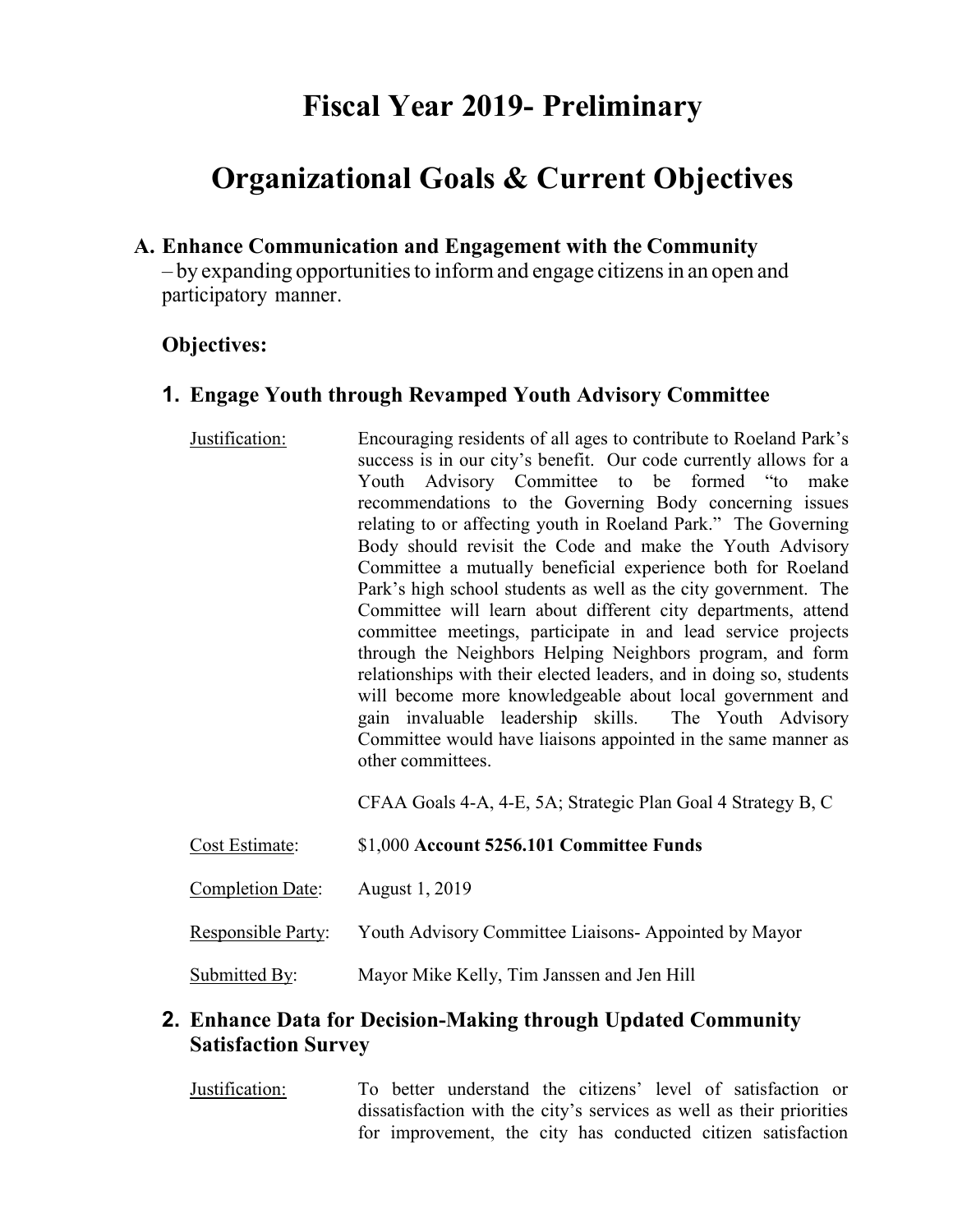surveys, most recently in 2013 and 2016. Given the everchanging demographics and needs of our citizens, an enhanced citizen satisfaction survey should be conducted in an anonymous fashion, with information collected via mail, phone, and online. Roeland Park can improve its connection with the business community by administering a business satisfaction survey to monitor the city's business climate and understand business perceptions of city services.

 CFAA Goals 1-E; Strategic Plan Goal 3 Strategy B; Goal 4 Strategy A

- Cost Estimate: \$20,000 **Account 5214.101**
- Completion Date: June 1, 2019

Responsible Party: Governing Body, City Administrator

Submitted By: Mayor Mike Kelly

#### **3. Educate and Support Greener Yard Waste Management**

- Justification: Begin a backyard composting education program and provide rebates to residents who purchase compost barrels with a maximum rebate per household. Rebate policy would need to be developed, program would be administered through the Neighborhood Services Department. Budget assumes 150 homes take advantage of the program with a \$40 per house rebate.
- Cost Estimate: \$6,000 **New Account in 115 Department**
- Completion Date: September 30, 2019
- Responsible Party: Code Enforcement Officer
- Submitted By: Claudia McCormack

#### **4. Roeland Park Community Center Open House Event.**

- Justification: Because of our ever-changing population many residents are not aware of all the center has to offer. Hosting an open house with refreshments, tours and programming/service presentations in concert with the Johnson County Parks and Recreation District Staff would be a way to promote the facility and expand utilization.
- Cost Estimate: \$400 **Account 5253.290**
- Completion Date: May 31, 2019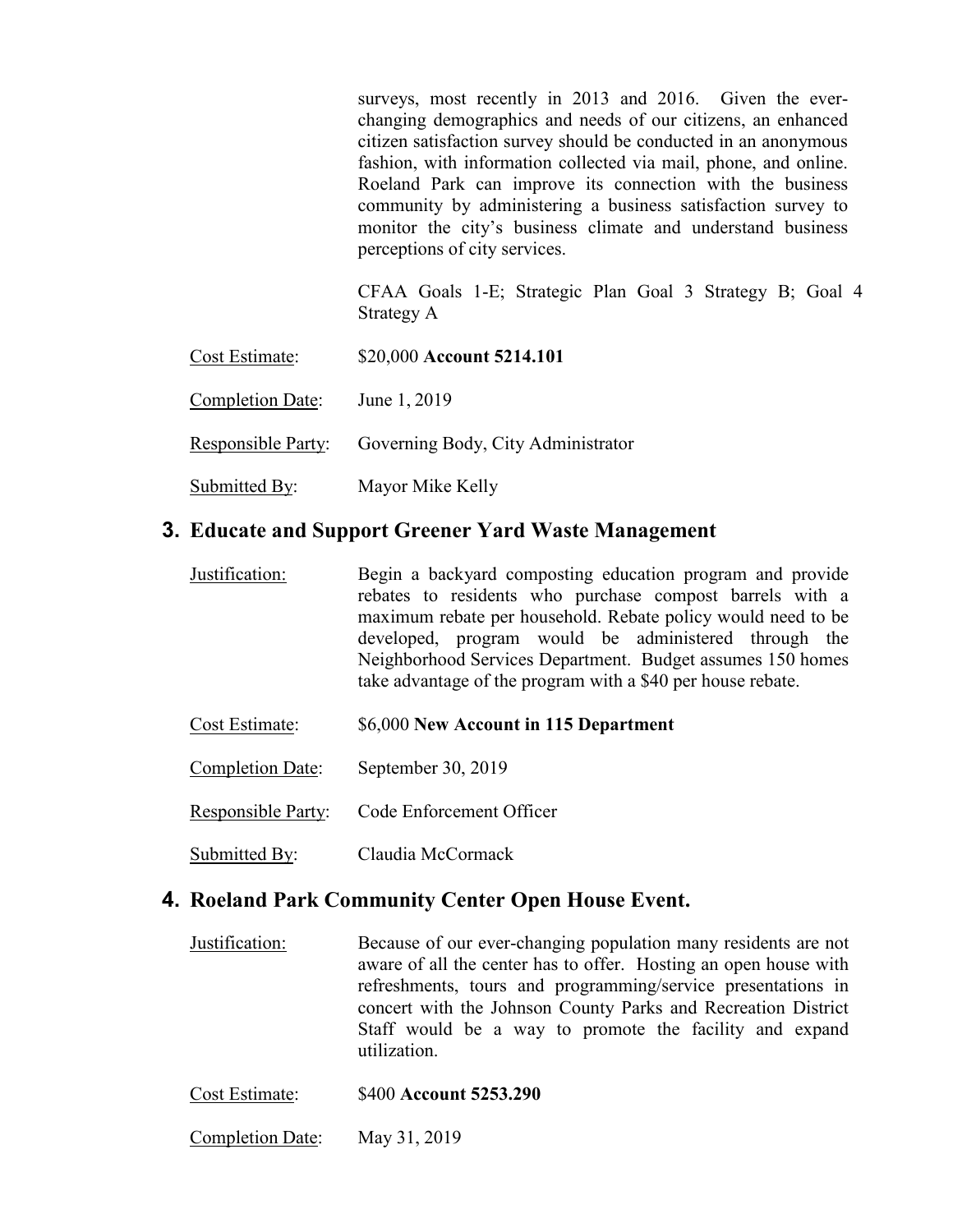Responsible Party: Community Center Manager

Submitted By: Tom Madigan

# **5. Draft Council Meeting and Workshop Minutes to be Available to Public and Governing Body within 2 Weeks of Meeting Date**

| Justification: | Residents and Governing Body members would benefit from            |
|----------------|--------------------------------------------------------------------|
|                | having draft minutes available to review prior to the next meeting |
|                | where action or continued discussion of an item is planned.        |

Cost Estimate: \$0 **Account** 

Completion Date: January 1, 2019

Responsible Party: City Clerk

Submitted By: Tom Madigan

# **6. Add Video Capability to Council Chambers**

Justification: Videotaping Council and Workshop meetings will enhance community engagement and transparency of governance. Initial investigation of options for video indicates that utilizing our existing NOVUS agenda management software is the most efficient and seamless approach that will result in a user-friendly time stamped and indexed product. NOVUS has the ability to live stream the meetings. Initial cost of adding this capability is \$4,500 (includes equipment, software and web hosting of video files) with annual subscription cost going forward of \$2,500 (includes software and web hosting of video files). Employing NOVUS also has the advantage of the City retaining control over the archived videos, using YouTube as a storage sight for example does not ensure the videos will remain available.

| Cost Estimate:     | \$4,500 Account 5305.101 Video Capability |
|--------------------|-------------------------------------------|
| Completion Date:   | October 31, 2019                          |
| Responsible Party: | Assistant City Administrator, Detective   |
| Submitted By:      | Tim Janssen                               |

## **7. Convene a Neighborhood Meeting to Review in Detail the Traffic Impact Aspects of Removing the Signal at 52nd Street and Roe Boulevard**

Justification: Concerns from neighbors residing west or Roe Boulevard in proximity to 52nd Street have been shared over the impacts of removing the signal at this intersection. Hosting a neighborhood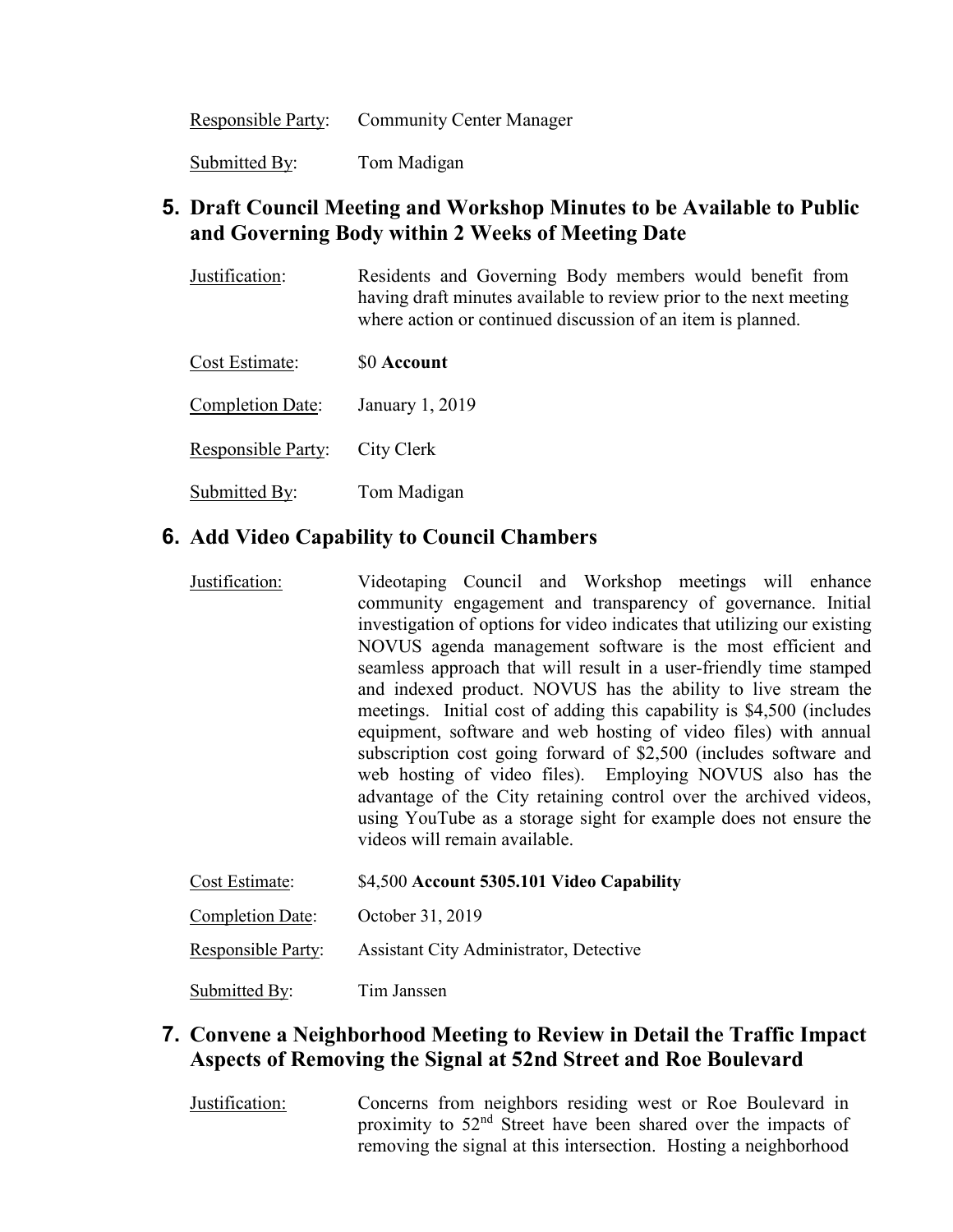forum with the traffic engineer available to address in detail how elimination of this signal will influence traffic patterns would be beneficial. Based on comments to date engineers can conduct delivery time and frequency assessments as well as alternative route analysis to enhance the analysis that has already been completed. Sharing this information through user friendly displays would be valuable to the residences. Cost Estimate: \$2,500 Completion Date: April 30, 2019

Responsible Party: City Administrator, Public Works

Submitted By: Claudia McCormack

**B. Improve Community Assets** – through timely maintenance and replacement as well as improving assets to modern standards.

# **Objectives:**

# **1. Build a Replica of the Roe House as a Play and Historical Structure for a City Park.**

- Justification: By constructing a small replica of the Roe House in one of our parks the city could use the structure as a historical tool and a great kid sized play area. An example of a similar structure can be found in "Dodge Town" in Antioch Park. Keeping the structure under 400 square feet would prevent the need for a permanent foundation. The design is anticipated to be donated.
- Cost Estimate: \$10,000 **Account 5470.300**
- Completion Date: November 30, 2019
- Responsible Party: Public Works Director and Parks Committee
- Submitted By: Tim Janssen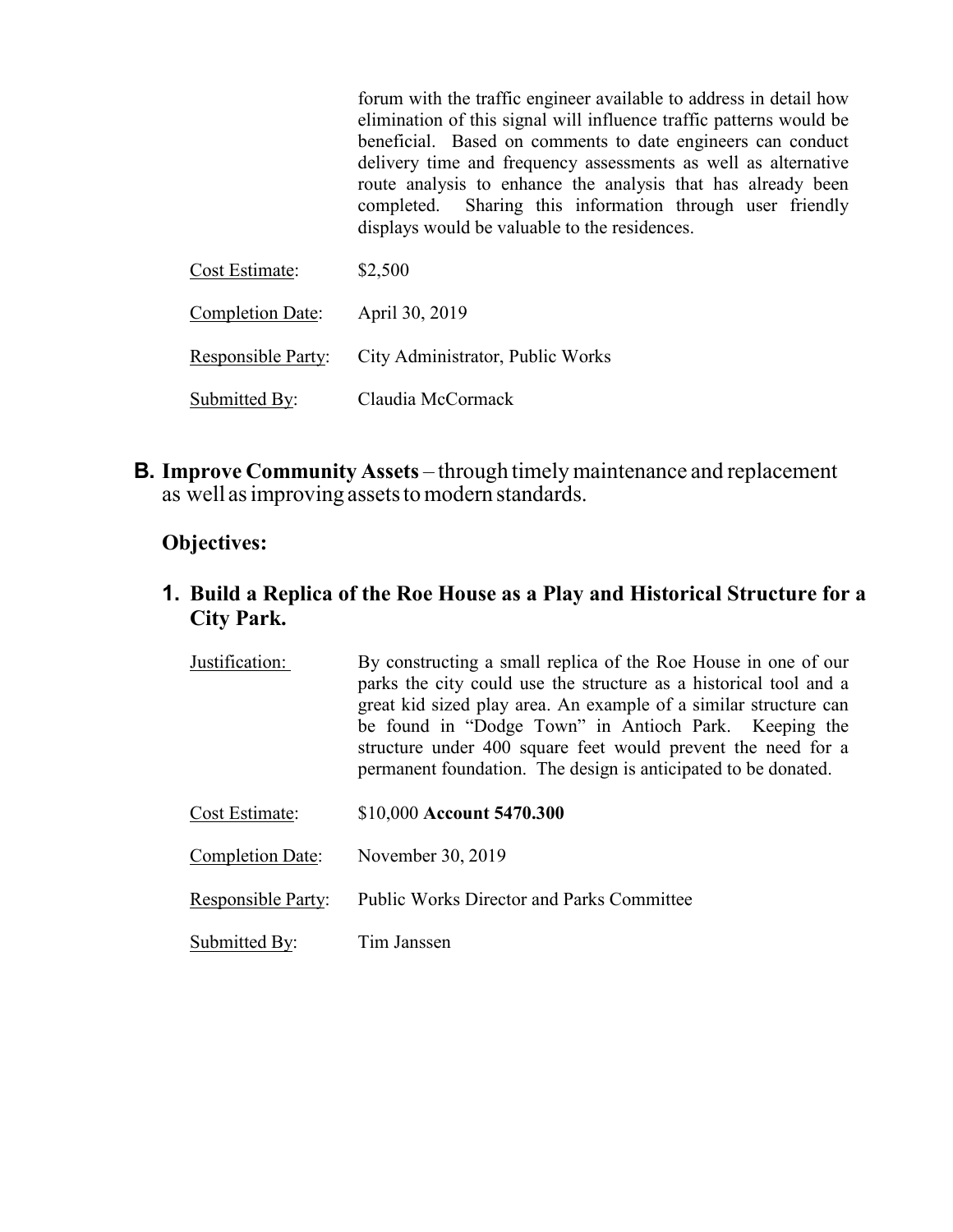

- **2. Implement a "Neighbors Helping Neighbors" Program that will Assist Low-Income and Elderly Homeowners with Property Maintenance Code Violations using Volunteers when Possible.** 
	-

Justification: The City of Roeland Park is one of the more affordable communities in Johnson County which is attractive to residents of all ages. According to the US Census Bureau 2016 American Fact Finder, 185 families (assuming a family of four) and 438 total households live at or below the Federal poverty level in Roeland Park. In the past 12 months 6.8% of the population has fallen below the poverty level. The Governing Body has recognized property code maintenance as an area of concern and something they would like the City to focus on in the future. In addition, our Citizen Satisfaction scores indicate that code enforcement is an area that shows higher levels of dissatisfaction than most other areas of city service.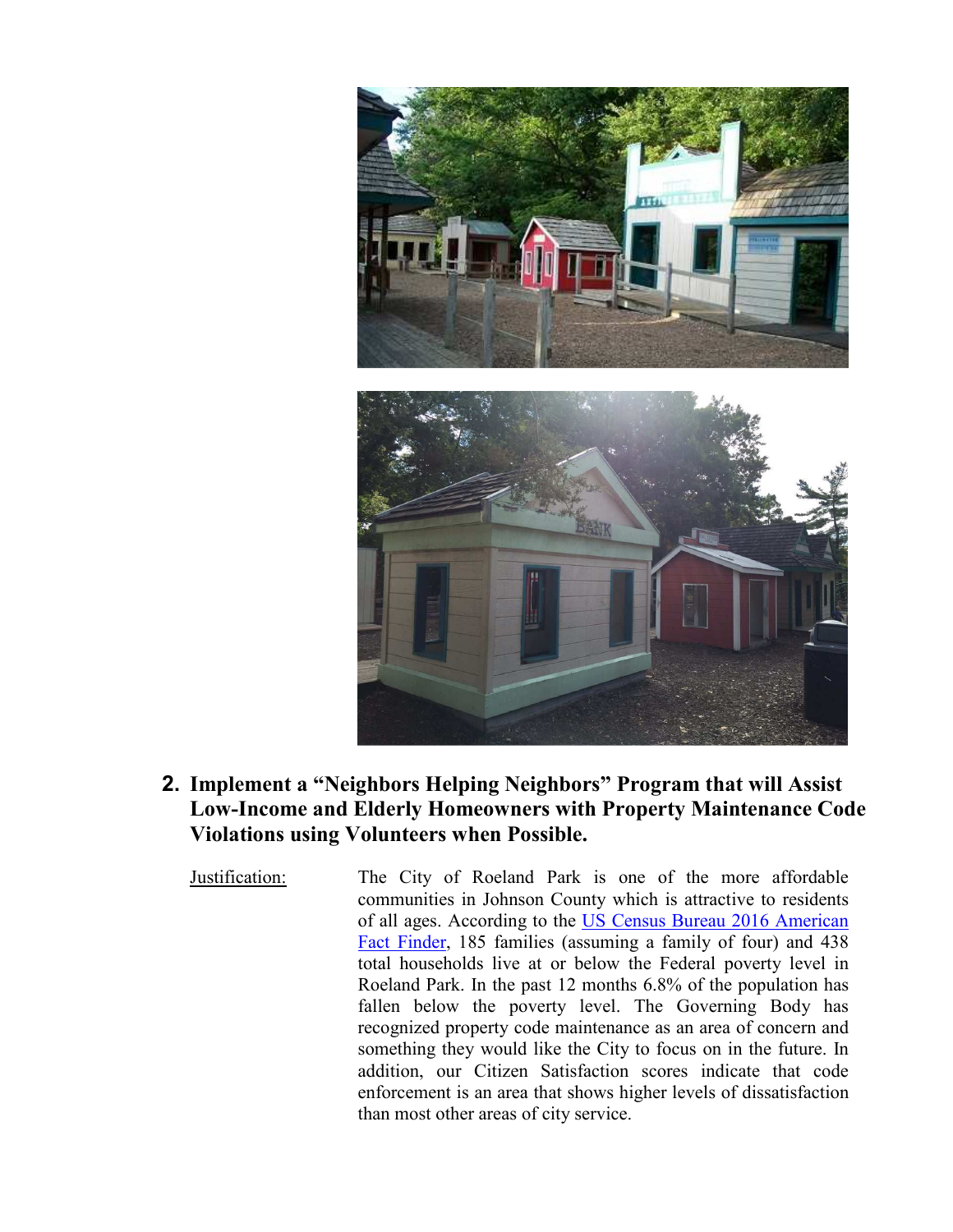Using the newly formed Youth Advisory Committee as the project managers, this program would organize volunteer projects for residents in need and help them with minor property maintenance issues with their home. With the support of City staff, the Youth Advisory Committee would be responsible for organizing "Neighbors Helping Neighbors" days where volunteers would gather to do projects to help selected residents with basic maintenance tasks that could result in a code violation if not addressed. Examples include

- Raking and bagging leaves for elderly home owners
- Assistance with scraping and painting a house and trim, trimming bushes and shrubs, mowing, cleaning up yard waste, etc.
- Removing and replacing gutters, removing small dilapidated structures including fences and small sheds

The City would have the Building Official supervise the work for anything beyond basic yard maintenance.

The program would also provide for assistance with issues that require a professional contractor or equipment such as removal of a dead tree, repair/replacement of broken windows, storm doors and garage doors, and the removal of wood rot.

Anyone seeking assistance through the "Neighbors Helping Neighbors" program would be required to complete an application to illustrate financial and/or physical need. Application criteria could be modeled after the Mission Possible program administered by the City of Mission. Applications would be reviewed and scored by Asst. City Admin and Neighborhood Services Staff based on financial need and will consider active code violations. All final approvals will require signature of the City Administrator.

- Cost Estimate: \$10,000 for first year pilot, \$1,000 of which would be designated for marketing. **New Account in 101**
- Completion Date: May 31, 2019
- Responsible Party: Youth Advisory Committee, Jennifer Jones-Lacy and Neighborhood Services Staff

Submitted By: Michael Poppa, Mike Kelly and Jennifer Jones-Lacy

#### **3. Replace Nall Park Receptacles, Benches and Picnic Tables**

Justification: Nall Park has increasingly become a destination park over the last 3 years. The City continues to address deferred maintenance items such as bathroom and shelter renovations as well as play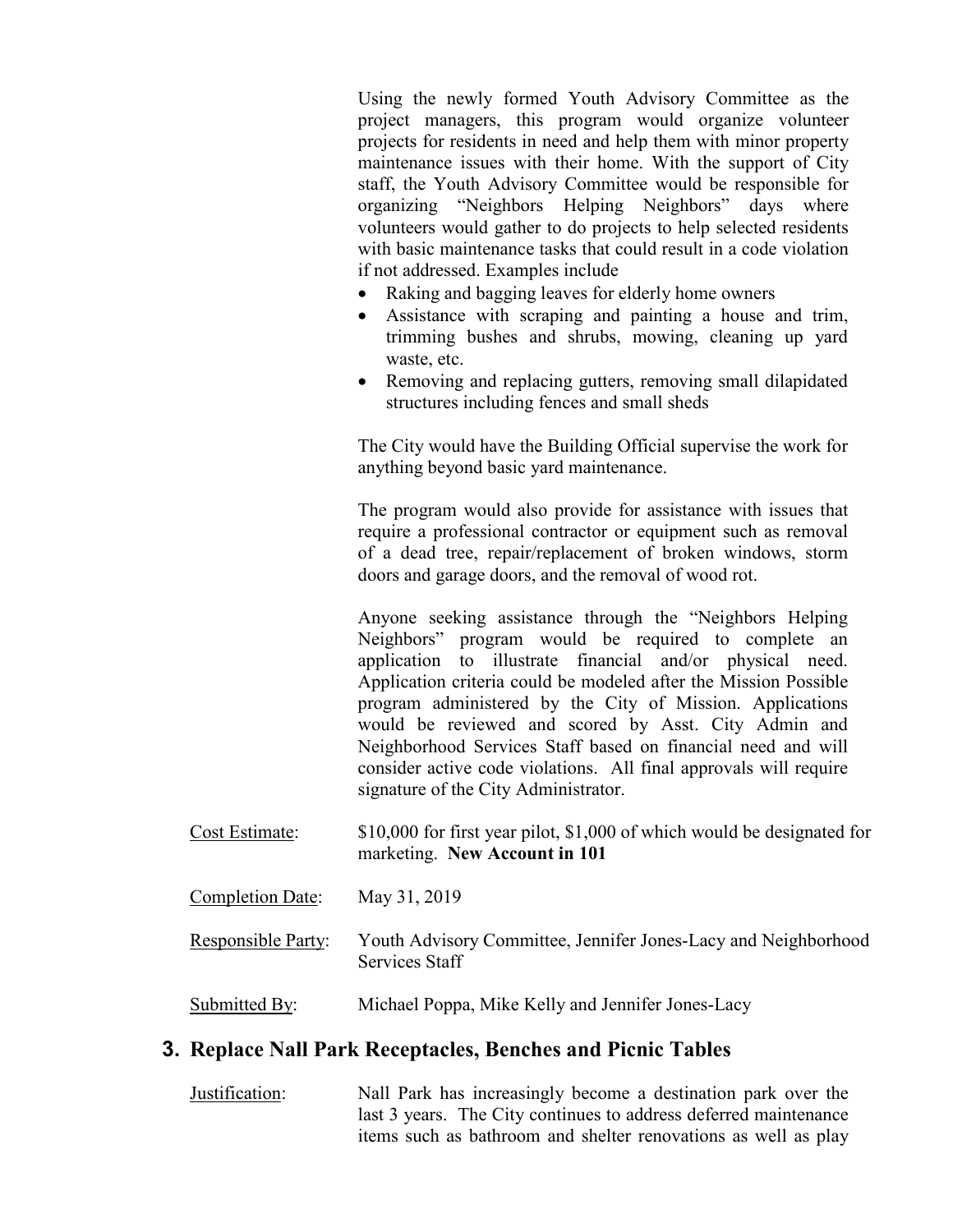equipment re-painting. In 2017 a Multiuse trail was also added. In 2018, the City will remove 13 dead trees from the park continuing to provide a healthy greenspace for all the parks visitors to enjoy. The Park's Committee recommends the next phase of improvement to Nall Park be an upgrade to the existing amenities (7-picnic tables, 5-benches, and 3-receptacles) to further demonstrate the City's commitment toward beautifying our parks. In 2015, Granada Park received new amenities and will continue to do so in 2018. In 2016, R Park received new amenities. In 2018, Carpenter Park will receive new amenities. This objective will assist in nearly completing the Park's Committee's goal of providing new amenities to our existing parks.

| Cost Estimate:          | \$34,000.00 Account 5470.300 Parks Maintenance/Infrastructure |
|-------------------------|---------------------------------------------------------------|
| <b>Completion Date:</b> | November $1, 2019$                                            |
| Responsible Party:      | Director of Public Works, Parks Committee                     |
| Submitted By:           | Jose Leon                                                     |

#### **4. Increase Funding to Minor Home Repair Program**

Justification: Currently Roeland Park provides \$8,000 per year in funding to the Major Home Improvement Program which is administered through Johnson County Human Services Department. These funds are only available to Roeland Park residents based upon income guidelines. Roeland Park also provides \$4,500 per year in funding to the Minor Home Repair Program also administered through Johnson County Human Services. These funds are only available to Roeland Park residents and can be used for HVAC, roofing, windows, and ADA compatibility. The Minor Home Repair funds are administered on a first come first served basis and are often committed within the first half of each year. Increasing the annual allocation to the Minor Home Repair Program will increase aid to Roeland park Residents in need of simple home adaptations to facilitate aging in place and accommodate Community for All Ages sentiment. Studies show that often a ramp, some railings, or a grab bar can drastically reduce the risk of falls for individuals with disabilities and older populations. These adaptations facilitate increased safety, independence and prolonged an individual's ability to stay in their home.

| Cost Estimate:          | \$4,500 increase to Account 5233.101  |
|-------------------------|---------------------------------------|
| <b>Completion Date:</b> | January 1, 2019                       |
|                         | Responsible Party: City Administrator |

Submitted By: Claudia McCormack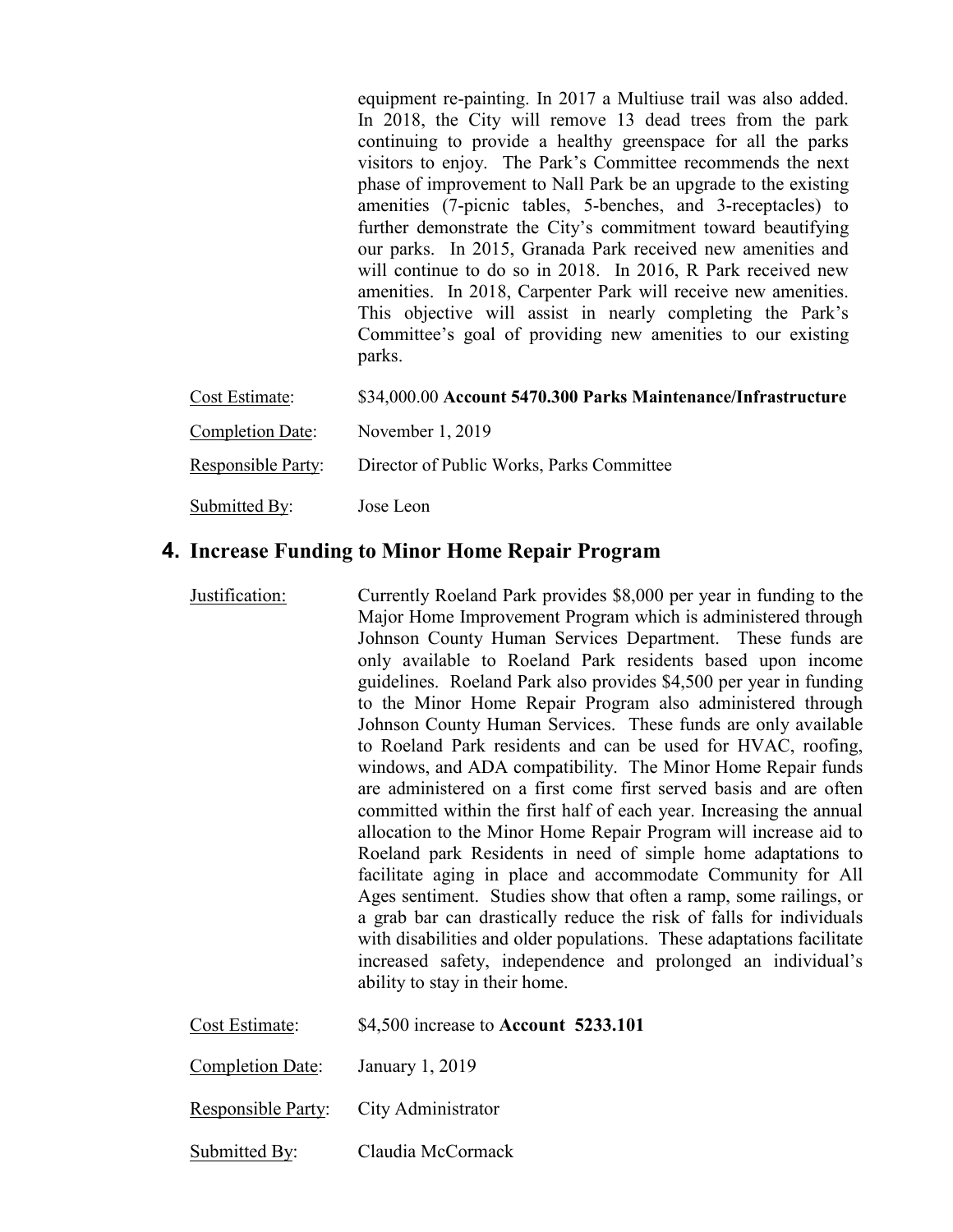# **C. Keep Our Community Safe & Secure** – for all citizens, businesses, and visitors.

**Objectives:** 

# **1. Work Toward Lowering Ecological Impact Through Climate Mayors, Global Compact of Mayors**

Justification: Given that man-made climate change is impacting the earth's climate, local governments across the world are leading the effort to accelerate climate progress. Climate Mayors is a bipartisan, peer-to-peer network of mayors working together to demonstrate leadership on climate change through meaningful actions in their communities. The Global Covenant of Mayors for Climate & Energy is an international alliance of cities and local governments with a shared long-term vision of promoting and supporting voluntary action to combat climate change and move to a low emission, resilient society. Through these organizations, Roeland Park will inventory and monitor its emissions, create targets for reduced future emission levels, and establish an action plan to prioritize emission reduction opportunities.

CFAA Goals 4-A, 4-E; Strategic Plan Goal 3 Strategy B, C

- Cost Estimate: \$500 (Promotional materials and outreach; would be recouped through energy savings) **Account 5305.108**
- Completion Date: January 1, 2019
- Responsible Party: Mayor, Sustainability Committee
- Submitted By: Mayor Mike Kelly

#### **2. Add K-9 Unit to Police Force**

- Justification: The Roeland Park Police Department would like to create the first K9 unit in N.E. Johnson County. Our K9 unit would be a dual purposed dog for drug detection and tracking. The K9 unit would enhance public safety, community policing, and deter criminal activity thus reducing the crime rate. Public safety is paramount to any community and a K9 unit would be a great addition in keeping the city safe.
- Cost Estimate: \$75,000 for dog, vehicle, training, & equipment. To be established through fund raiser events, contributions, & grants. Approximately \$3,000 +/- each year during the dog career span. **Account 5317.109**
- Completion Date: March 31, 2019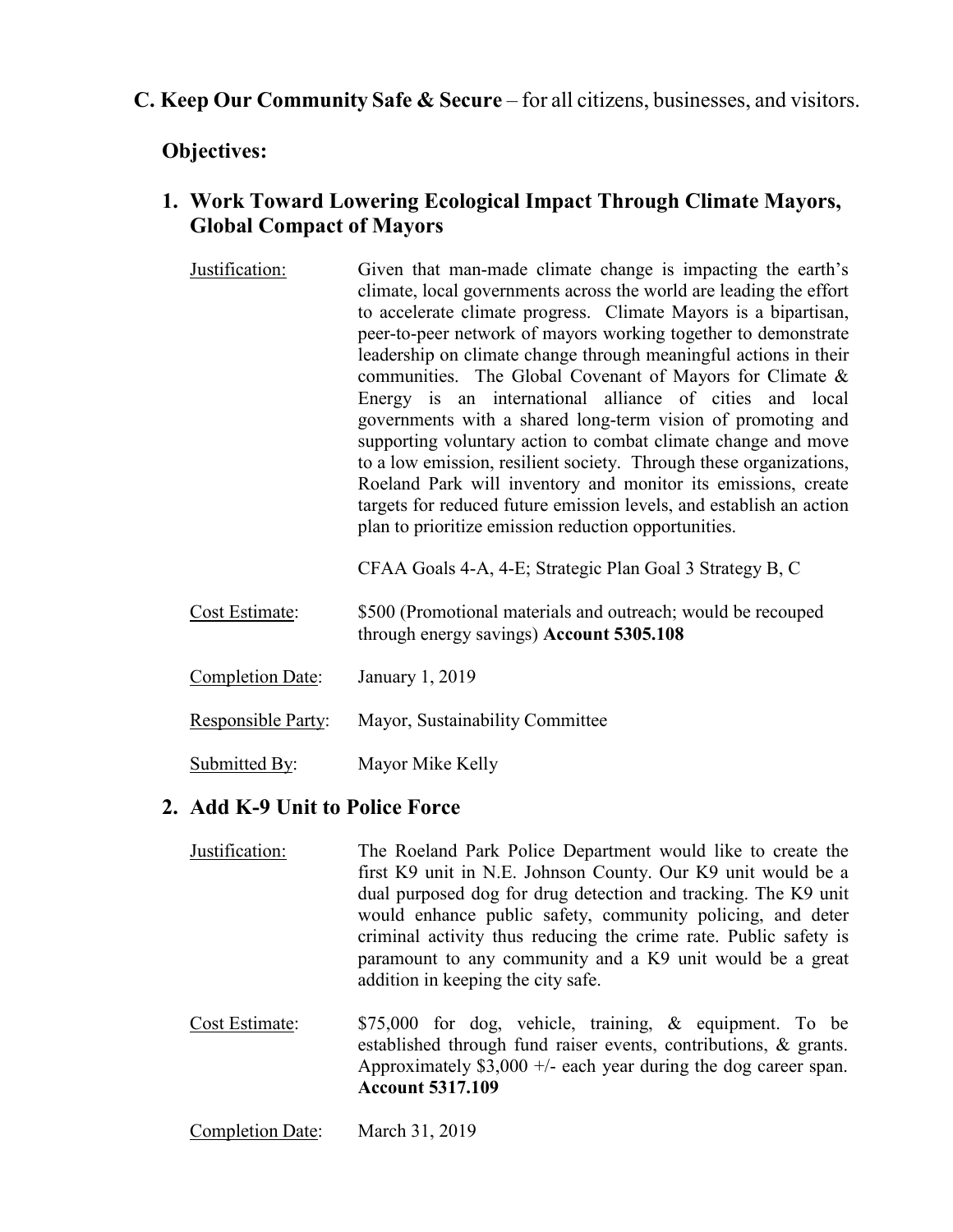|  | Responsible Party: | Chief Morris and Sgt. Honas |
|--|--------------------|-----------------------------|
|--|--------------------|-----------------------------|

Submitted By: Chief Morris

#### **3. Add Motorcycle Unit to Patrol Fleet**

Justification: The Roeland Park Police Department would like to create a motorcycle unit for the police department. A motorcycle unit would be able to monitor and enforce traffic regulations with ease thus creating safer roadways, decreasing accidents, deterring criminal activity, enhancing community policing, and allowing alternative career paths for officers. The new road construction on Roe would be a major target area for a motorcycle unit to enforce traffic regulations and monitor traffic conditions during the 20/20 project.

Cost Estimate: \$ 30,000 **Account 5315.360** motorcycle, equipment, training

Completion Date: May 31, 2019

Responsible Party: Chief Morris

Submitted By: Chief Morris

# **4. Promote National Night Out with the Police Department and the Ability to do a Ride Along with the Police**

Justification: Giving the residents, of all ages an opportunity to directly engage with the Police Officers and Staff will create an atmosphere of trust and meet the officers one on one. Residents will be more likely to contact the police directly when they view suspicious activity if they better understand the daily activities of officers. Moving the National Night out event to the Community Center provides more hosting capacity and capabilities and can serve to also raise awareness of the Community Center offerings. Promoting both events through the newsletter, web site and social media outlets will also help to increase participation.

| Cost Estimate: | \$0 Account |
|----------------|-------------|
|----------------|-------------|

Completion Date: June 30, 2019

Responsible Party: Chief Morris

Submitted By: Tom Madigan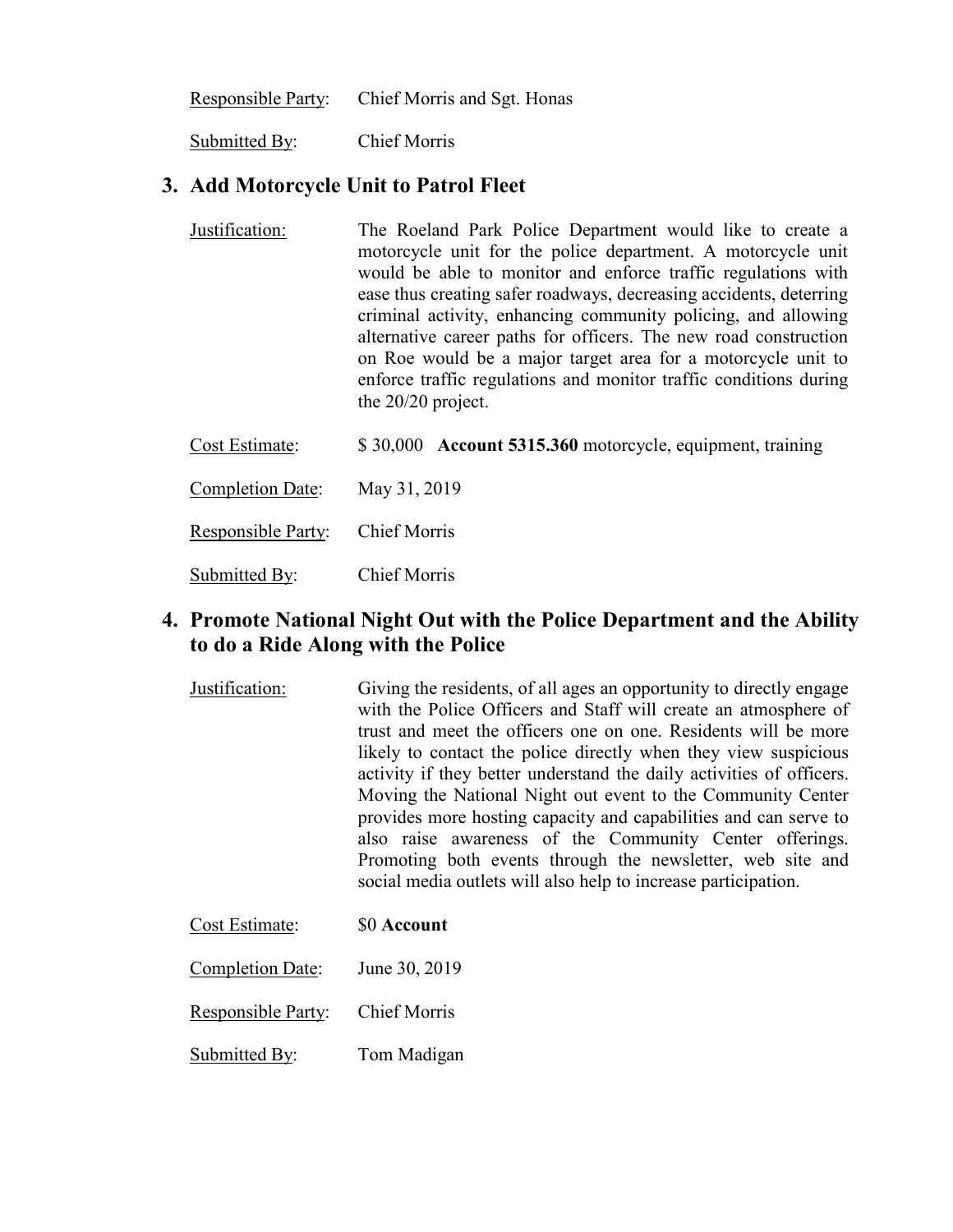# **D. Provide Great Customer Service** – with professional, timely and friendly staff.

#### **Objectives:**

# **1. Pilot Program- Contract for Public Information and Branding Services**

- Justification: The consultant would design and implement marketing and communication activities that promote the vision, goals and positive image of the City to residents, neighborhoods, business community and media. This is effectively a continuation of Objective A2 from 2018 (Monthly Communications Report and Public Engagement Plan). The consultant would perform the following tasks:
	- Implements annual communication goals including branding strategy
	- Assists City departments in developing communication and marketing materials, i.e. public information brochures, newsletters, postcards, other mailers
	- Develops marketing strategies to effectively promote City projects/programs while educating the public on issues
	- Maintains and manages social media interaction to enhance communication with the public
	- Maintains/updates City website content and communication strategy
	- Prepares and disseminates press releases, maintains relationships with local media and arranges for media coverage

**Strategic Plan Goal 4**: Connect citizens to the community through events, places, services and activities

- **Strategy A**: Increase effective communication as an essential element in the quest to increase community involvement
- **Strategy B**: Increase civic activities to connect residents to the community
- **Strategy C**: Promote community service opportunities to encourage resident involvement and connection to Roeland Park

Cost Estimate: \$15,000 **Account 5209.101** 

Completion Date: January 31, 2019

Responsible Party: City Administrator, Assistant City Administrator, City Clerk

Submitted By: Michael Poppa and Mayor Mike Kelly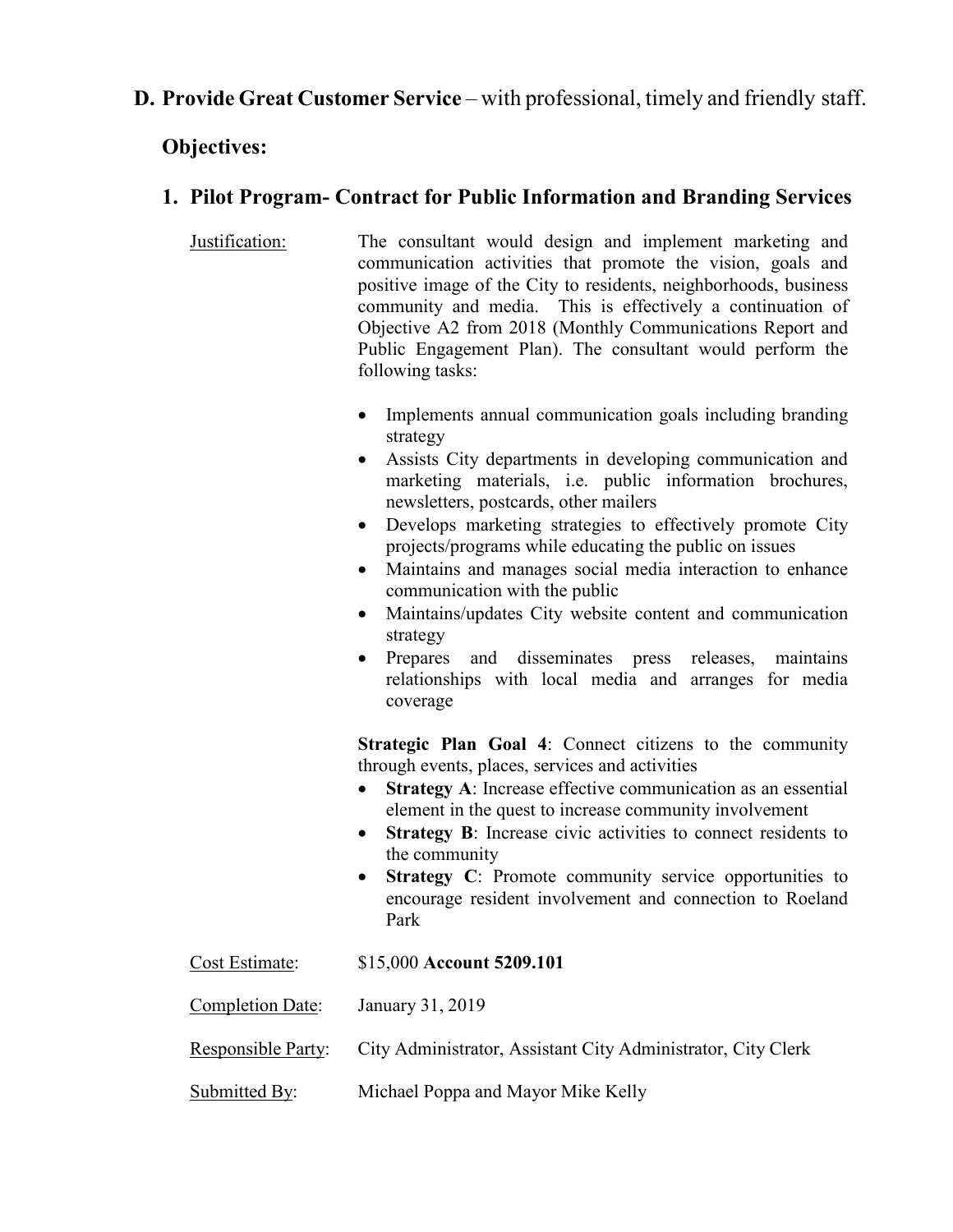# **2. Marketing Summer Aquatic Pool Activities**

| Justification:          | Roeland Park use to send out a postcard each summer to inform<br>Roeland Park residents of the start of summer pool season and<br>inform residents of the opening night and the special events at<br>the pool. The objective would employ this with the reinstate the<br>use of the postcard. |
|-------------------------|-----------------------------------------------------------------------------------------------------------------------------------------------------------------------------------------------------------------------------------------------------------------------------------------------|
| Cost Estimate:          | \$1,500 Account 5203.101                                                                                                                                                                                                                                                                      |
| <b>Completion Date:</b> | May 1, 2019                                                                                                                                                                                                                                                                                   |

Responsible Party: Administrative Staff

Submitted By: Becky Fast

## **3. Public Works Summer Engineering Intern**

| Justification: | Public Works is increasingly completing tasks and taking on          |
|----------------|----------------------------------------------------------------------|
|                | more tasks which have not been customary in past department          |
|                | efforts. A proper asset management strategy gathers and              |
|                | continually updates to better prepare staff for construction in      |
|                | upcoming years. The time it takes to gather and update               |
|                | infrastructure condition information increases as we strive to       |
|                | make those inventories more complete and more accurate. The          |
|                | Director of Public Works serves as the project manager for street,   |
|                | sidewalk, storm water, street light and park projects. The City is   |
|                | investing \$20 million dollars in infrastructure over the next 5     |
|                | years. Staff believes an engineering intern to help support the      |
|                | Director of Public Works in asset management, documentation,         |
|                | and project management during the summer months would be             |
|                | vital toward the continued success of our projects. The intern       |
|                | would assist in GIS mapping and assist in gathering quantities for   |
|                | in-house maintenance operations. An ideal candidate would be         |
|                | an engineering student at one of the local universities or a student |
|                | studying construction project management. Rate of pay would          |
|                | be \$13.00/hour for 12 weeks.                                        |
|                |                                                                      |

| Cost Estimate:     | \$6,300 Account 5101.106 General Fund Public Works |
|--------------------|----------------------------------------------------|
| Completion Date:   | August 31, 2019                                    |
| Responsible Party: | Director of Public Works                           |
| Submitted By:      | Jose Leon                                          |

# **4. Purchase Paint Striping Machine for Traffic Pavement Markings**

Justification: For the past 2 years public works staff has incorporated traffic maintenance into our workload. Traffic markings must be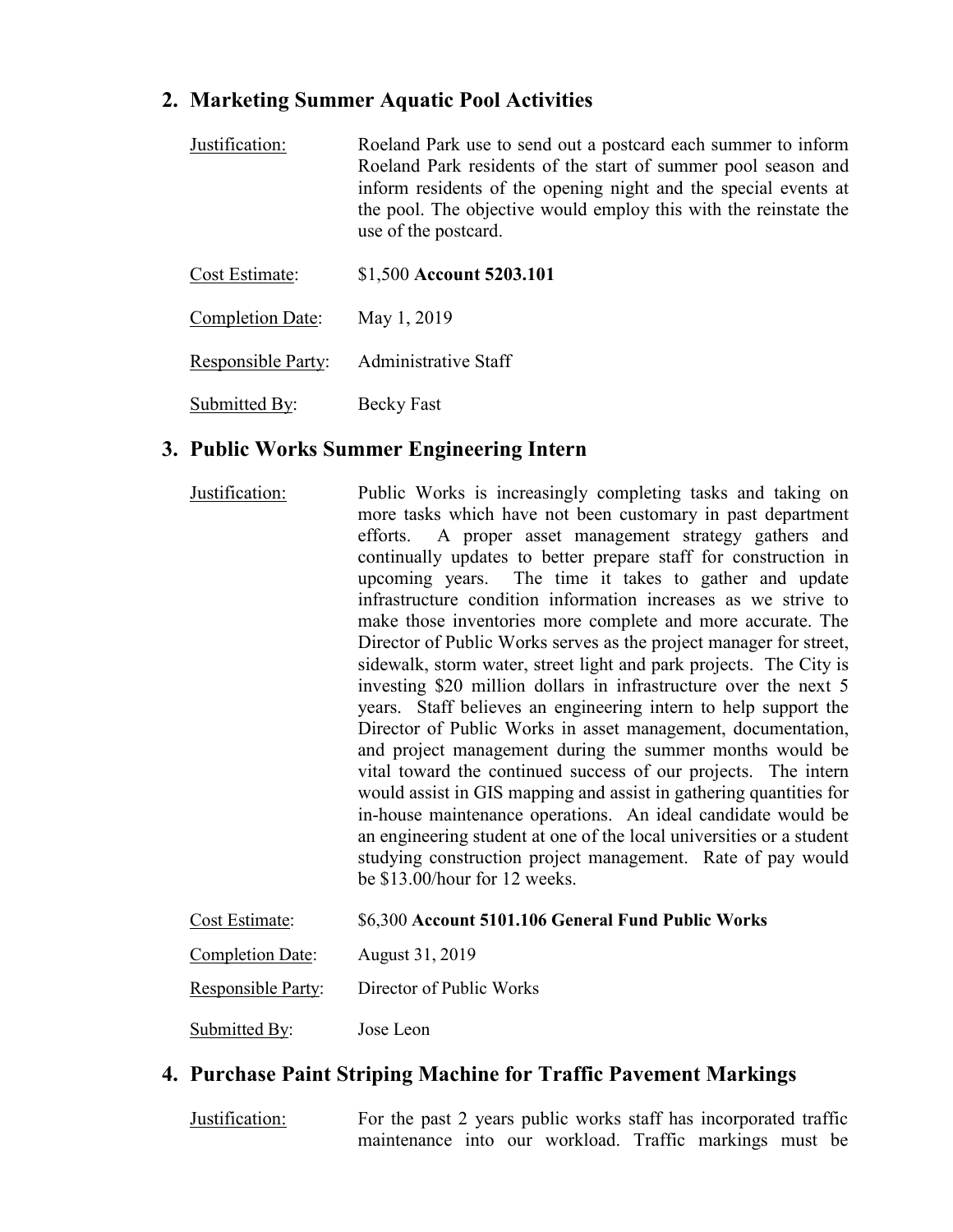maintained to increase the visibility of driving lanes for motorists to see when traveling on roadways. To perform this task. public works has rented a striping machine from the City of Olathe to do our traffic maintenance. This type of work primarily needs to be done in the summer months when temperatures are warmest as the paint dries at a faster rate which minimizes lane closures and traffic impacts. This equipment is not readily available as we have had to wait for the City of Olathe's schedule to allow us to rent a machine. The purchase of a striping machine would allow public works to maximize our efforts in keeping our street safe for motorists.

| Cost Estimate:     | \$5,200 Account 5315.360 Equipment & Bldg. Reserve |
|--------------------|----------------------------------------------------|
| Completion Date:   | March 31, 2019                                     |
| Responsible Party: | <b>Public Works Superintendent</b>                 |
| Submitted By:      | Donnie Scharff                                     |



**E. Cultivate a Rewarding Work Environment** – where creativity, efficiency and productivity are continuous pursuits.

# **Objectives:**

**1. Look at Options for City to Match Employee Self Directed Retirement Contributions That Do Not Increase Cost to the City** 

Justification: The Finance Committee and the Employee Advisory Committee would look at options for the City to provide matching contributions to an employee's self-directed retirement plan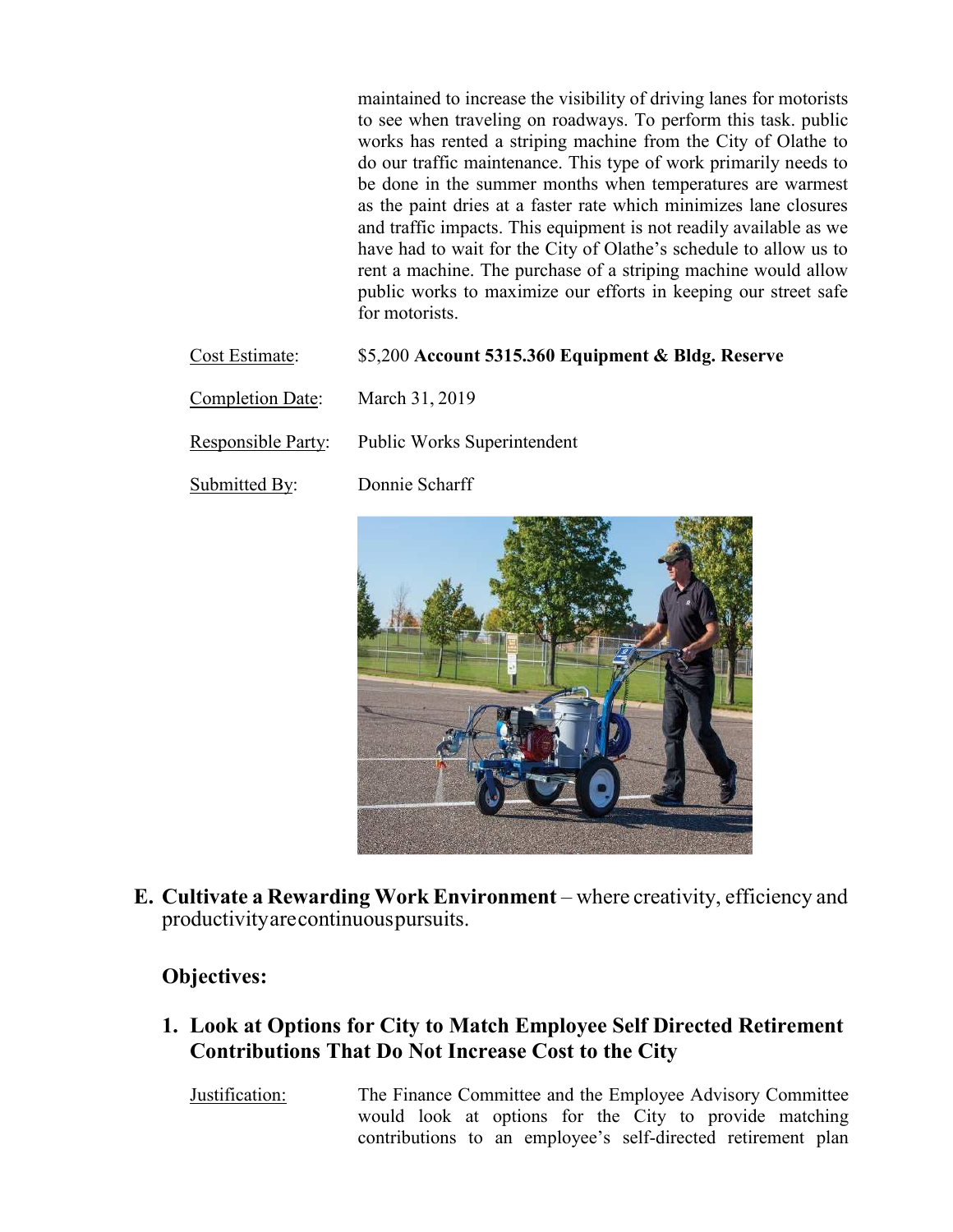|                         | (401A or 457 plans) that would not increase the City's employee<br>retirement costs beyond current levels and would not create<br>potential for an increase in cost to the city in the future. |
|-------------------------|------------------------------------------------------------------------------------------------------------------------------------------------------------------------------------------------|
| Cost Estimate:          | <b>SO Account</b>                                                                                                                                                                              |
| <b>Completion Date:</b> | August 31, 2019                                                                                                                                                                                |
| Responsible Party:      | City Administrator, Finance Committee, Employee Advisory<br>Committee                                                                                                                          |
| Submitted By:           | Keith Moody                                                                                                                                                                                    |

**F. Encourage Investment in Our Community – whether it be redevelopment, new** development or maintenance.

#### **Objectives:**

## **1. Incorporate Review of Residential Development Guidelines in the Comprehensive Plan Update**

| Justification: | The Comprehensive Plan guides all development within Roeland<br>Park. This Plan must clearly communicate the city's vision and<br>specify goals, direction, and strategic implementation. It would<br>be cost effect as well as appropriate to coordinate the review of<br>Residential Redevelopment Guidelines<br>during<br>the<br>Comprehensive Plan update. |
|----------------|----------------------------------------------------------------------------------------------------------------------------------------------------------------------------------------------------------------------------------------------------------------------------------------------------------------------------------------------------------------|
|                | The comprehensive plan should also entail site-Specific                                                                                                                                                                                                                                                                                                        |

Commercial Re-Development Conceptual Plans for such areas as the Walmart site,  $47<sup>th</sup>$  and Mission, the Boulevard Apartments and Johnson Drive. The comprehensive plan update should employ Universal Design, Complete Streets and Smart Growth concepts. It should also employ parks and green space master plans.

CFAA Goals 2-A, 2-E, 5-A; Strategic Plan Goal 4 Strategy B, C

- Cost Estimate: \$15,000 **Account 5209.101**
- Completion Date: December 31, 2019
- Responsible Party: Governing Body, City Administrator, City Staff, Planning Commission
- Submitted By: Mayor Mike Kelly and Claudia McCormack

# **2. Design and Development of Four to Five Historical Markers/Interpretive Signage**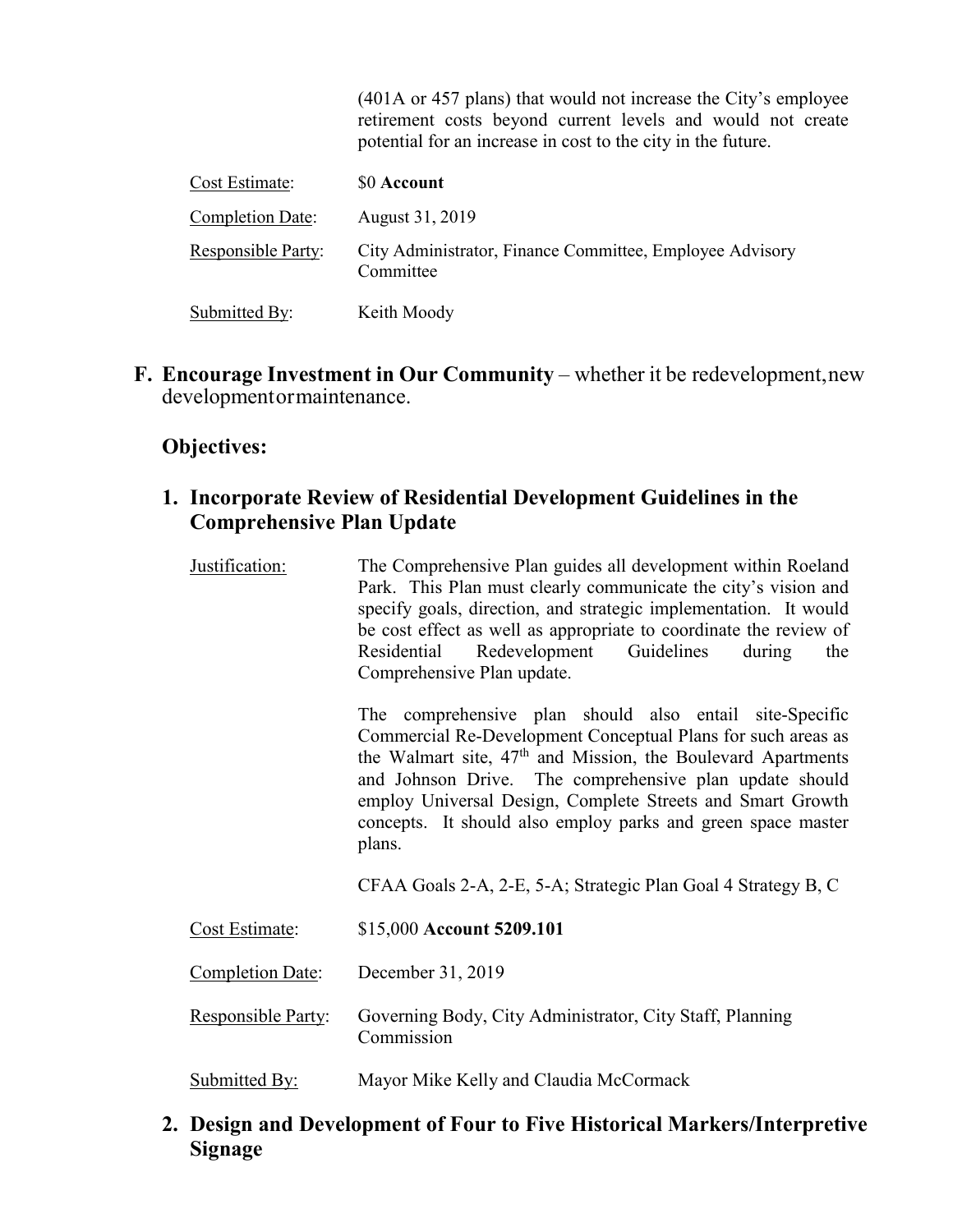Justification: Historical signage is used to interpret, promote, and protect historic and cultural resources of the city. The signs will be created to tell the story of Roeland Park and engaging residents and visitors in walking through time of Roeland Park. The signs will be a tool to protect and pass down the history of the Roeland Park. Possible locations – City Hall, Nall Park, R Park, Site of the Roe Family Home and Strang Line Street Car stop by Roesland Elementary.

> City of Lenexa and City of Overland Park both have historic signs as a component of their trails and parks.

> The Johnson County History Museum can serve as a resource to access historical information for the project.

https://shawneemissionpost.com/2016/05/23/history-ofnortheast-johnson-county-will-come-to-life-with-interpretivesigns-along-indian-creek-trail-50763

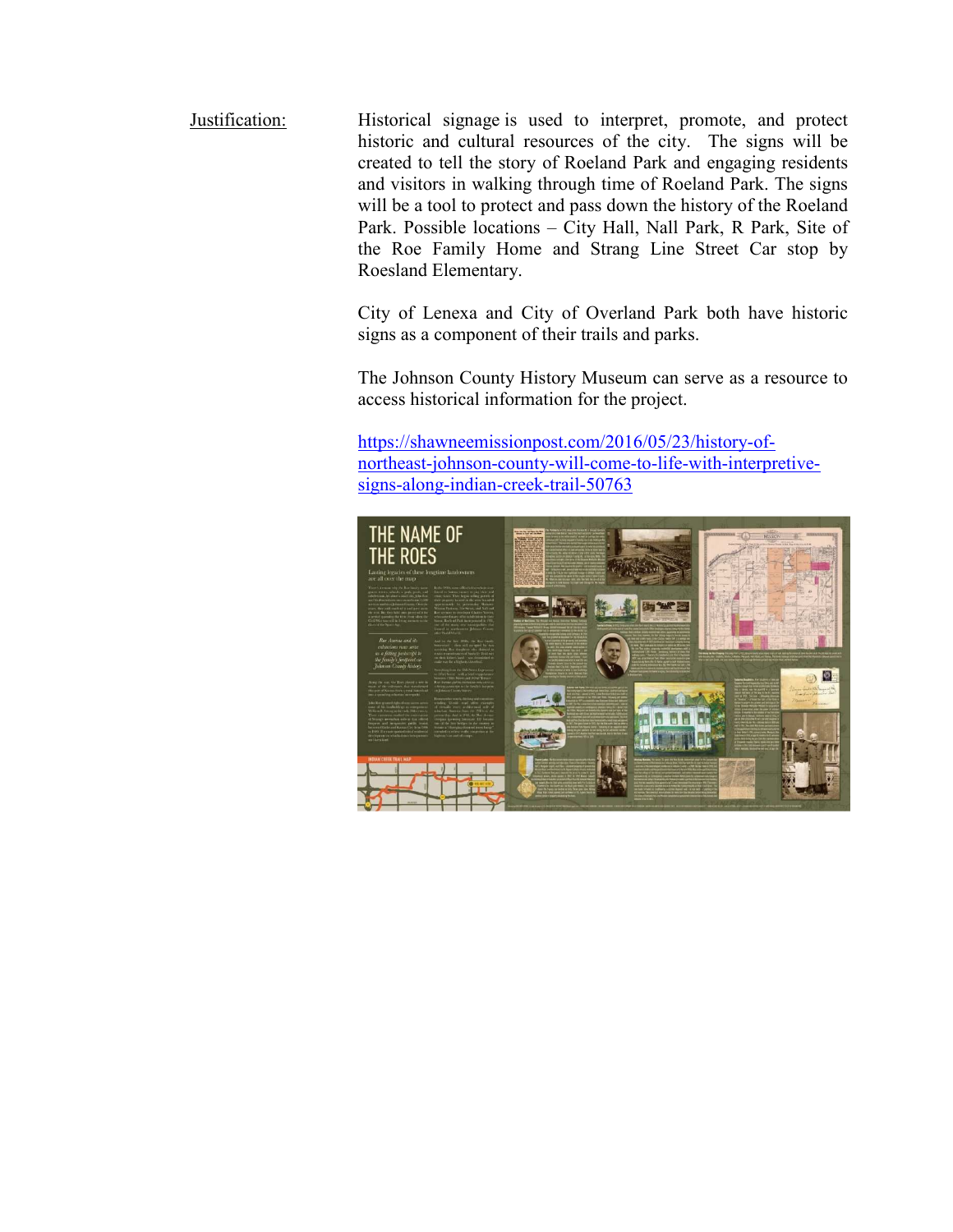

| Cost Estimate:            | \$30,000 Account 5442.360                            |
|---------------------------|------------------------------------------------------|
| Completion Date:          | September 30, 2019                                   |
| <b>Responsible Party:</b> | <b>Public Works Director, Public Works Committee</b> |

Submitted By: Becky Fast and Tom Madigan

# **3. Community Center – Exterior and Interior Concept Design Renderings Improvement Plan**

Justification: The City of Roeland Park during the past 8 years has invested in updating structural components at the Community Center including plumbing, roofing, HVAC, electrical, painting. Many of the ongoing maintenance items are contained in the CIP plan.

> The City has not invested in a design concept to guide visioning to get ideas about possibilities for the space and further renovation of the community center. The schematic plan would give vision to update the dated Community Center interior design (walls, flooring, lighting) and update the exterior design which reflects an out of date 50's era elementary school. The uses planned for the facility should also be taken into consideration so that the design/form follows function.

> The design concept would provide direction for the CIP and how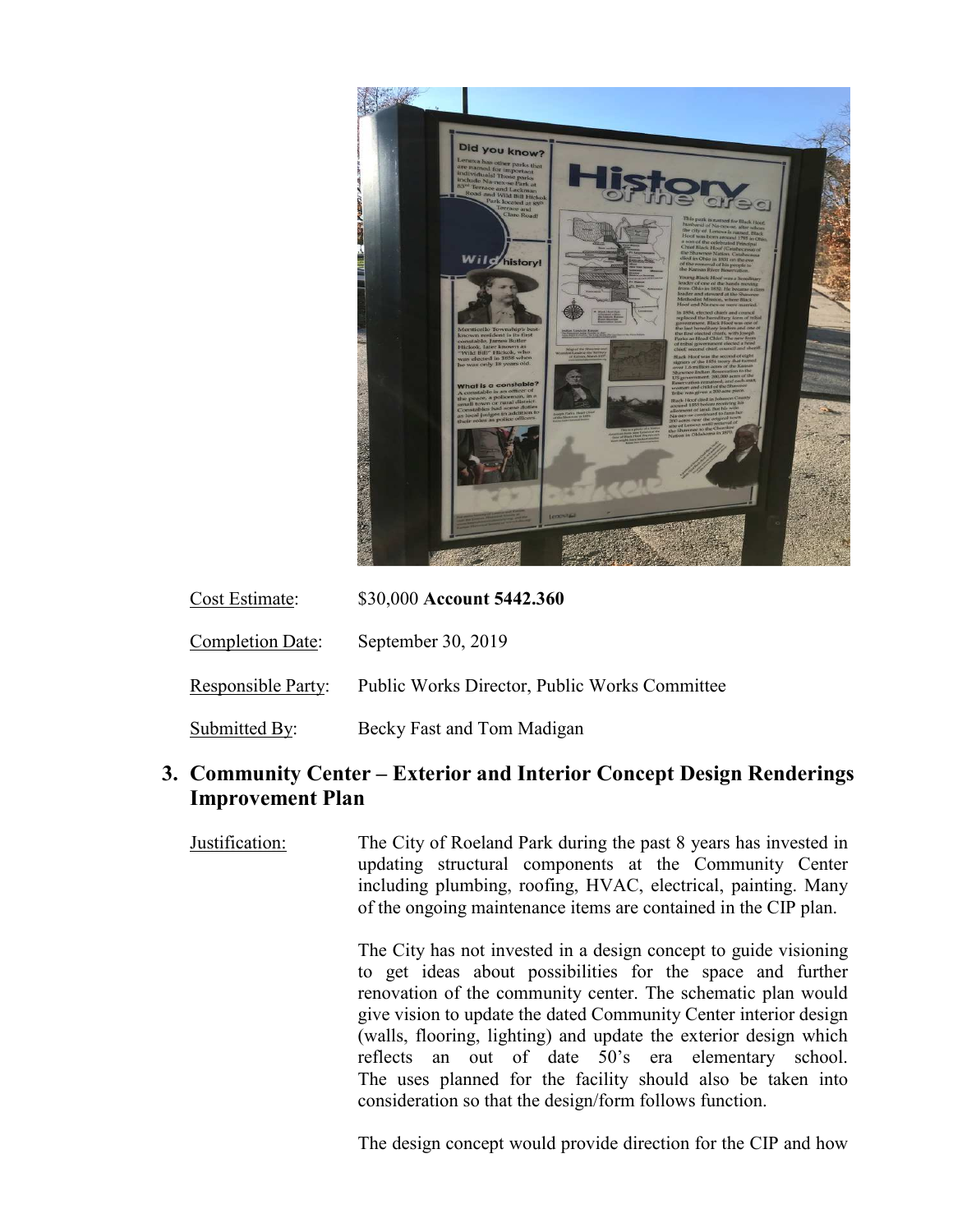to maximize use of the community center.

The goal of this concept design would be to assess the practical assets of the community center and to guide interior and exterior design improvements that build a sense of community, increase usage of space and income from rentals and bring forth a health and wellness campus that promotes connection for the City of Roeland Park. An Ad Hoc Committee consisting of the Finance Committee members and residents with architectural expertise would administer the project in concert with a selected architectural firm.

| Cost Estimate:     | \$30,000 Account 5209.290             |
|--------------------|---------------------------------------|
| Completion Date:   | December 1, 2019                      |
| Responsible Party: | Finance Committee, City Administrator |
| Submitted By:      | Becky Fast and Tom Madigan            |

#### **4. Create Property Tax Assistance Program**

Justification: With the highest increases in property tax assessments in the county, many Roeland Park residents, such as seniors on a fixed income, the disabled, and/or veterans will struggle to afford the increases in property taxes they face. A portion of the increased funds the city will accrue due to these increases should be placed in a fund to help residents who can show genuine hardship to pay these increased costs. Additionally, Roeland Park's Governing Body can work toward a senior freeze (Rebate program to prevent the continued rise/increase for seniors over 65 who enroll and are found to be qualified) The Program should be administered through a committee appointed through the traditional process (Mayor appointed, Council confirmed) and consist of two governing body members, two citizens, and a neutral financial professional. CFAA Goal 2-H Cost Estimate: \$30,000 **New Account in 108 Department**  Completion Date: May 1, 2019 Responsible Party: Governing Body Submitted By: Mayor Mike Kelly

## **5. Install Bike Lane Striping Along 47th Street from Mission Road to**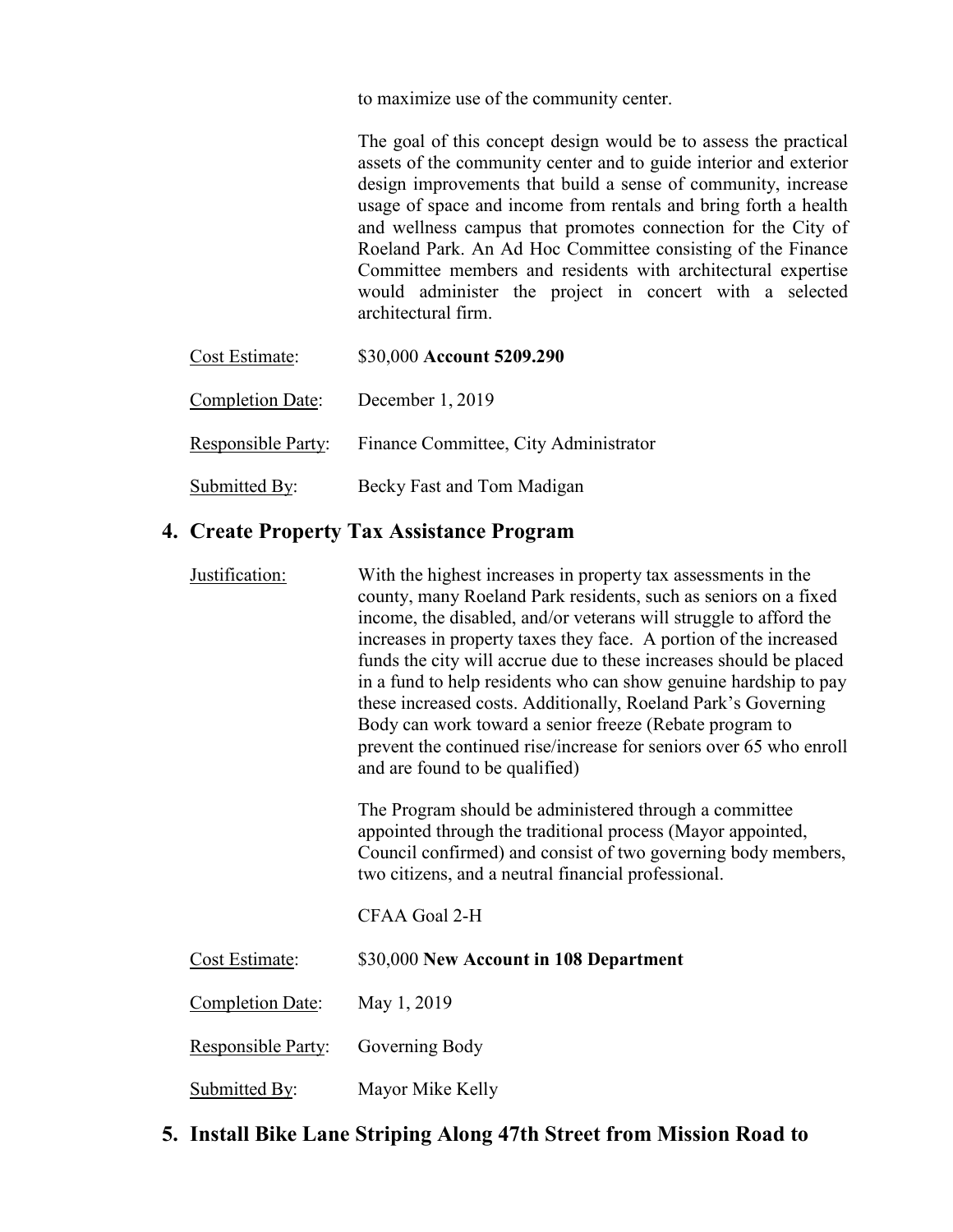## **Fontana Street**

Justification: Community for All Ages Goal 1-B, which states "The city plans and constructs bike and pedestrian facilities to maximize use and safety for all users," will add connectivity to places of entertainment and healthy living, which are important aspects for our residents. 47<sup>th</sup> Street is currently wide enough to house bike lanes, and simply needs the striping and new grates added to ensure the safety of cyclists when traveling across Roeland Park toward other destinations such as the  $47<sup>th</sup>$  and Mission District and the future Rocks development. Adding five-foot bike lanes with three feet of riding space while maintaining a minimum required 10-foot traffic lane will provide for safe cycling while slowing down and calming the vehicular traffic on currently wider than recommended lanes. These bike lanes will connect the future bike lanes being planned for the  $47<sup>th</sup>$  and Mission District and will enhance the overall functioning of that area upon completion. Work is assumed to be coordinated with the Unified Government to establish east and west bike lanes. The cost below is just for work within Roeland Park.

| Cost Estimate:            | \$20,000 Account 5221.300 Roeland Park's portion                 |
|---------------------------|------------------------------------------------------------------|
| <b>Completion Date:</b>   | September 30, 2019                                               |
| <b>Responsible Party:</b> | Public Works Director, 47 <sup>th</sup> Street Overlay Committee |
| Submitted By:             | Jen Hill & Mike Kelly                                            |

## **G. Work to Implement Strategic Plan Goals** – in concert with the Strategic Plan Advocate Group.

#### **Objectives:**

#### **1. Provide a Quarterly Progress Report on Strategic Plan Goals**

Justification: Roeland Park's Strategic Plan was conceptualized in 2013, interviews were conducted in 2014, and a Plan was published in 2015. The Governing Body should be kept up to date on the progress towards the past strategic plan goals with quarterly strategic plan progress reports, as this will aid in identifying next steps and future budget objectives.

CFAA Goals 5-A; Strategic Plan All Goals

- Cost Estimate: \$0 **Account 5248.101**
- Completion Date: December 31, 2019